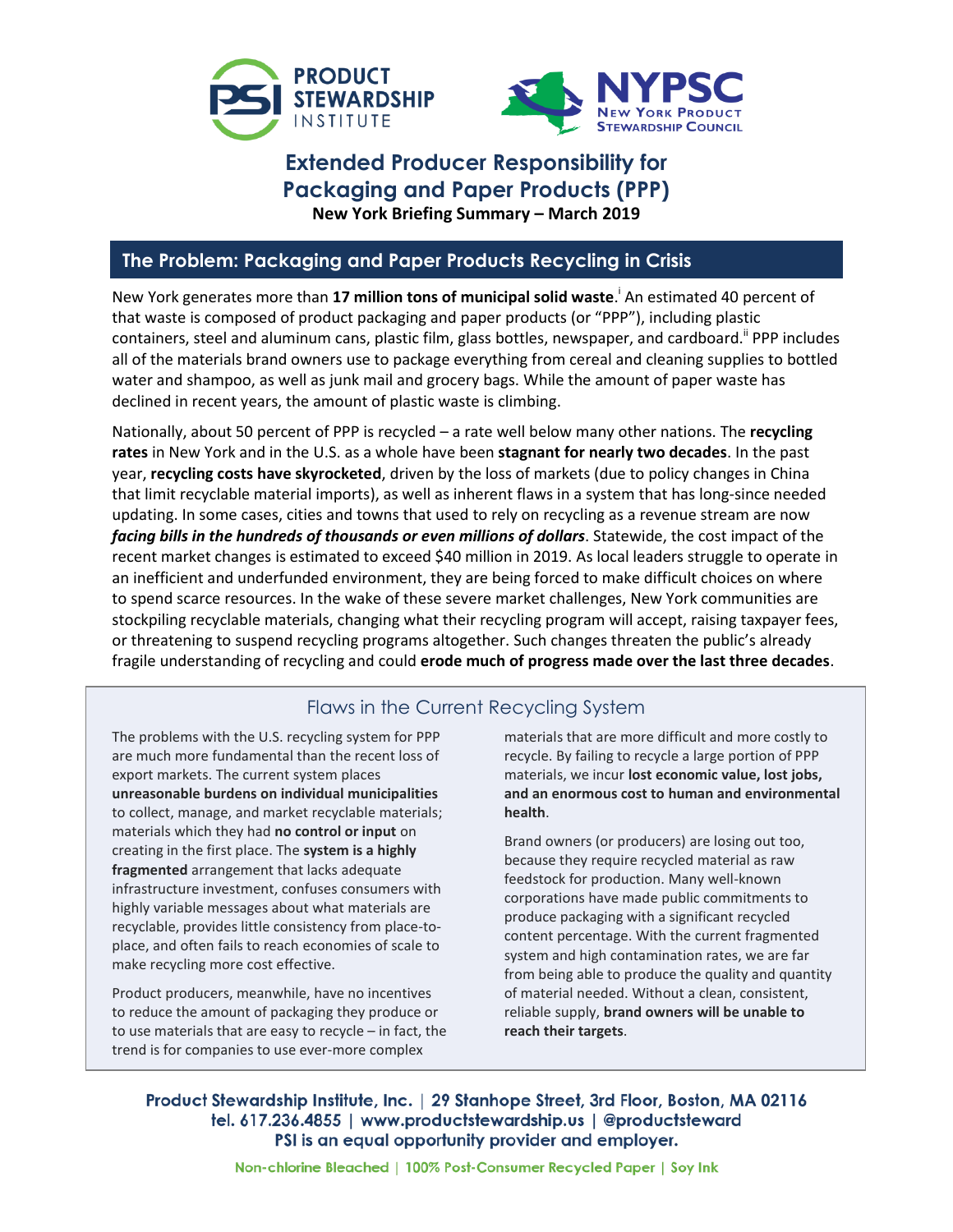# **The Solution: Extended Producer Responsibility**

*Product stewardship* is the act of minimizing the health, safety, environmental, and social impacts of products *and* packaging throughout all lifecycle stages, while also maximizing economic benefits. Producers are in the best position recover PPP materials, incorporate them back into the economy, and minimize adverse impacts. *Extended producer responsibility* (EPR) is a mandatory type of product stewardship that requires manufacturer responsibility to extend to post-consumer management of products and packaging. There are two important features of EPR policy:

(1) Shifting financial and management responsibility – with government oversight – upstream to the manufacturer and away from the public sector; and

(2) Providing incentives to manufacturers to incorporate environmental considerations into the design of their products and packaging.

**EPR is a game changer** for PPP reduction, recovery, and recycling. Other strategies, including voluntary product stewardship efforts, effect small, incremental changes in attempts to optimize the current system. EPR is the only large-scale solution that takes an entirely different approach to create a much-needed, significant transformation in the entire system.

### Benefits of EPR for Packaging

EPR programs provide dedicated, nontaxpayer funding to sustainably support recovery and recycling. In the case of PPP, which makes up a substantial percentage of the municipal solid waste stream, there is an enormous opportunity for increased recycling. Fewer materials in the waste stream translate to municipal savings. **With local budgets under strain, EPR for PPP can provide much-needed relief to taxpayers.**  Furthermore, with a consistent and predictable system, **states and regions can take a more unified approach to strategic planning around waste, including investment in new technology.**

When producers internalize the cost of managing the full lifecycle of their products and packaging, they have new incentives to make decisions that are better for taxpayers, our environment, and the overall economy. **EPR for PPP creates incentives for brand owners to improve packaging design, reduce the amount of materials used, reduce toxicity in packaging, and improve recyclability.** 

### **Proven Precedents**

Across the U.S., there are currently 116 EPR laws at the state and local level in 33 states and the District of Columbia, covering 14 product areas, including electronics, pharmaceuticals, batteries, paint, carpet, mercury-containing thermostats and lamps, and mattresses. Such laws have saved local governments millions of dollars, reduced greenhouse gas emissions, created jobs, and ensured that millions of tons of materials were recycled or safely disposed.

**EPR for packaging and paper products is common in other parts of the world.** In Canada, British Columbia, Quebec, Manitoba, Saskatchewan, and Ontario each have robust PPP programs that **achieve higher recovery rates than the U.S.**<sup>III</sup> EPR laws are in place throughout Europe, with the highest packaging **recycling rate topping 80 percent** compared to about 50 percent in the U.S.<sup>iv,v</sup> In these systems, EPR relieves municipalities of the financial burden of collecting and recycling or properly disposing of materials. **The cost and responsibility falls to producers and their customers, rather than all taxpayers and governments, creating a fairer system.**

Complementary systems have also proven effective. For example, states with beverage container deposit legislation (known as "bottle bills") have recycling rates for those containers up to three times higher than states without. Recycled content standards create demand for recycled materials, which can spur infrastructure development. Each of these legislated programs can work hand-in-hand with EPR.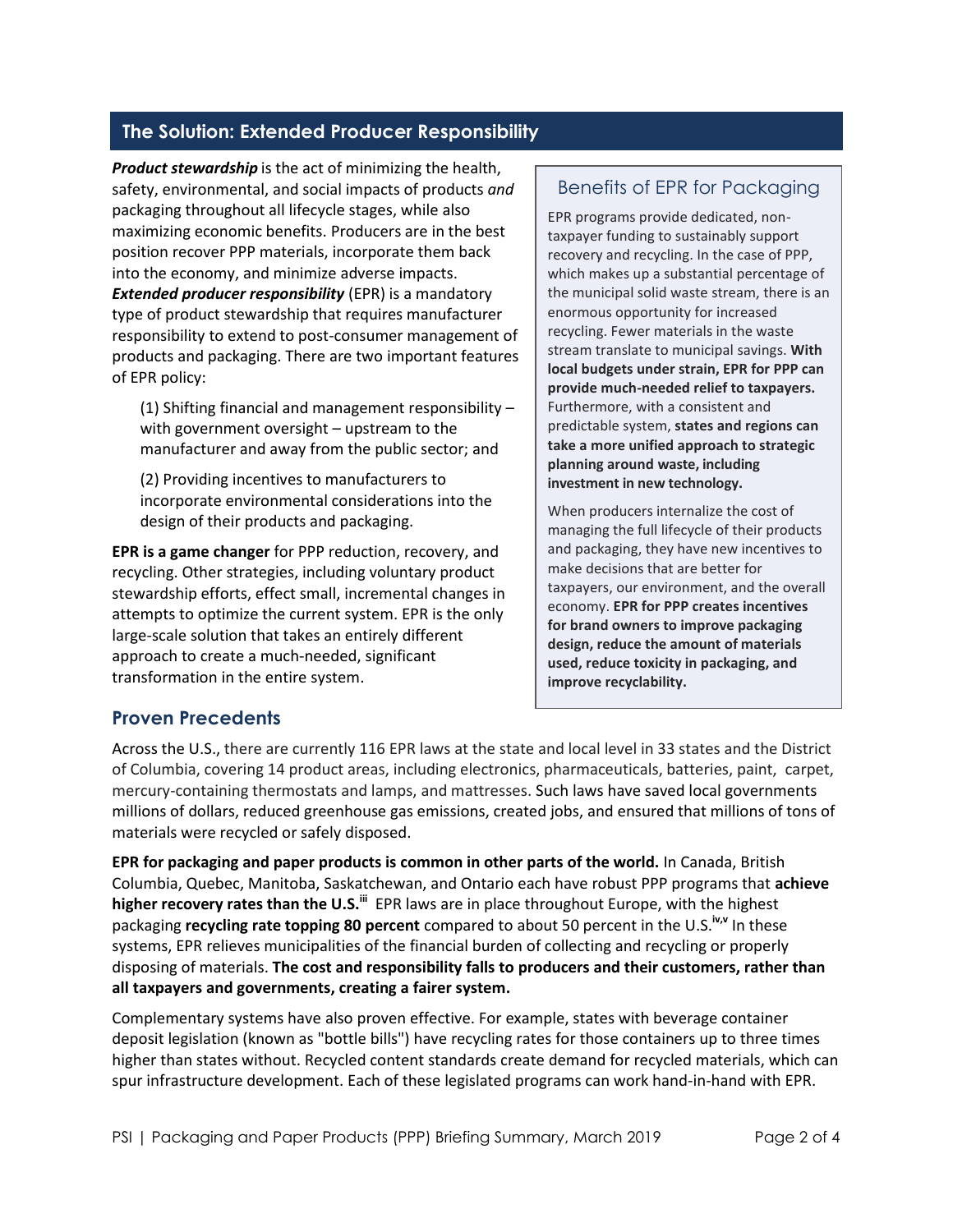#### **How Does It Work?**

*Under the current system (Figure 1)*, brand owners sell products to consumers but have no responsibility for recovering or recycling products or packaging. **All taxpayers share the burden** for managing waste, including the cost of recycling, regardless of how much they produce. The result is a disjointed system where **brand owners have no direct connection to recycling or end-of-life management**.

*Under an EPR system (Figure 2)*, consumers purchase from brand owners, and then brand owners finance and manage recycling through a Producer Responsibility Organization (PRO). Depending on how a system is designed, the PRO may contract with a municipality, which has the option to continue to collect materials as it had previously (and receive funding from the PRO) or to allow the PRO's haulers to collect on its behalf. The PRO pays the processor to handle collected materials. The PRO has incentive to use existing infrastructure. **Municipalities' recycling investments and achievements are built upon and the state government provides oversight, but producers shoulder the financial and managerial responsibility for recycling**.



**Figure 1: Current PPP Recycling System**